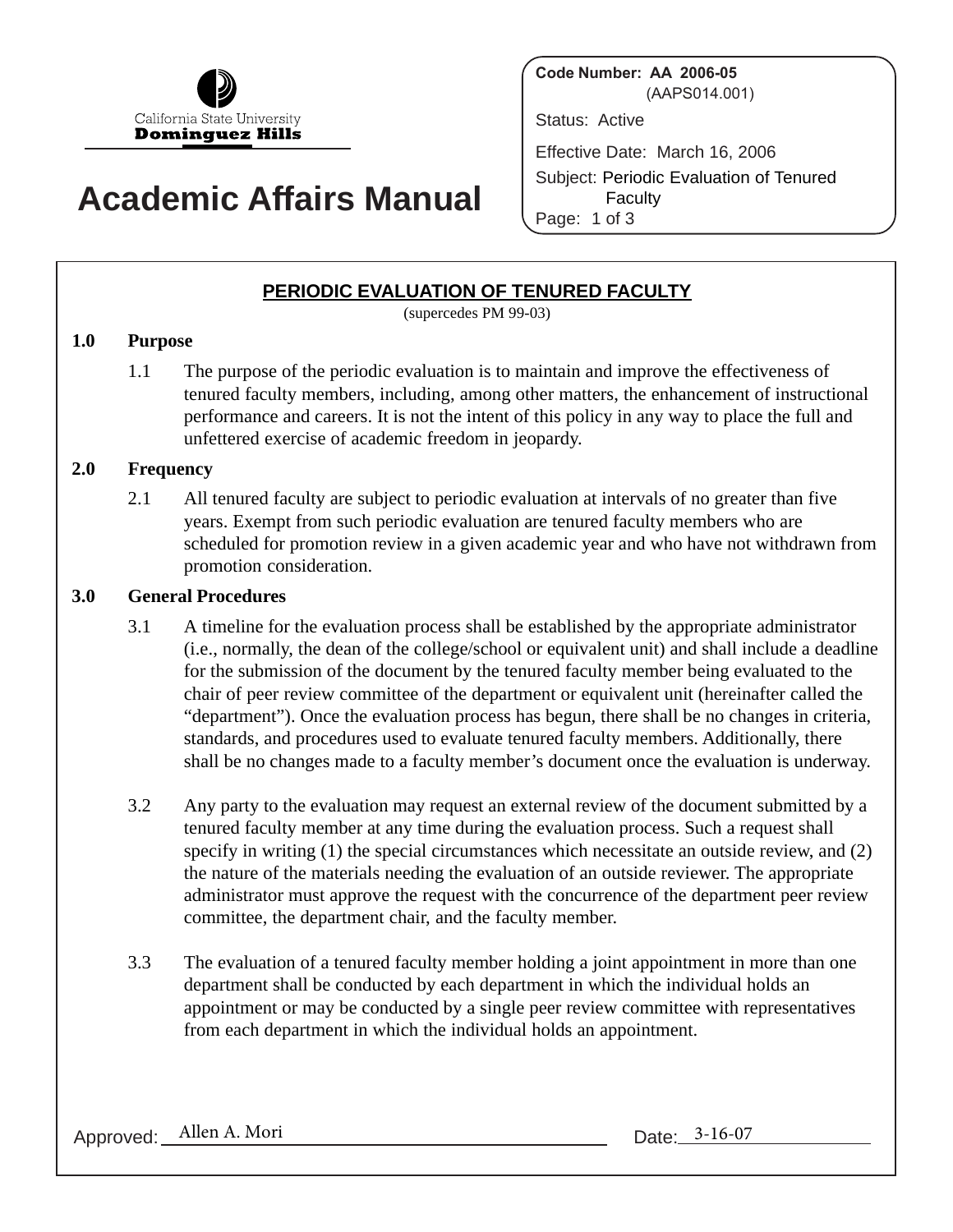#### **4.0 Criteria and Standards**

4.1 Criteria and standards for the periodic evaluation of tenured faculty shall be developed and updated by each department, based on principles consistent with this policy, and said criteria and standards shall be submitted to the appropriate administrator for review and comment. Criteria and standards shall be as specific to the academic discipline as possible. Generally, the criteria and standards will address instructionally related activities. In the case of tenured faculty members with teaching responsibilities, consideration shall be given to student evaluations of perceived teaching effectiveness (PTEs). Criteria and standards will also address the document to be submitted by the tenured faculty member being evaluated. A copy of this departmental document (i.e., criteria and standards), as well as the timeline and evaluation procedures, shall be made available to the faculty member in a timely manner prior to the commencement of the evaluation process.

## **5.0 Peer Review Committee Configuration**

5.1 The periodic evaluation of a tenured faculty member shall be conducted by a department peer review committee of no fewer than three (3) full-time tenured faculty members who shall have been elected by the tenured full-time faculty of the department, consistent with departmental procedures. If there are insufficient eligible faculty in the department to satisfy the minimum requirement of three (3) committee members, tenured full-time faculty from a related academic discipline shall be elected by the department conducting the evaluation. In addition, tenured faculty from other discipline-appropriate areas may be selected, as determined by the reviewing department, to complement the membership of the peer review committee.

#### **6.0 Evaluation Process**

- 6.1 The faculty member to be evaluated shall compile a document that shall cover the period since the last periodic evaluation or promotion review. During the evaluation process, the security and confidentiality of the faculty member's review document shall be the responsibility of the peer review committee chair. Deliberations during the evaluation process shall be confidential.
- 6.2 After conducting its evaluation (including the review of PTEs, if applicable), the committee shall produce a written report of the evaluation with rationale and recommendations, using the department criteria and standards. In addition to the peer review by the committee, the department chair shall conduct an evaluation for the tenured faculty member and make separate recommendations to the peer review committee and the appropriate administrator as may be appropriate.
- 6.3 Thereafter, the chair of the peer review committee and the appropriate administrator shall meet with the faculty member to discuss the strengths and weaknesses of the faculty member's performance and to offer appropriate constructive suggestions, if any, for his/her improvement. Subsequently, the appropriate administrator shall produce a written summary report of the meeting with an assessment of the faculty member's performance.